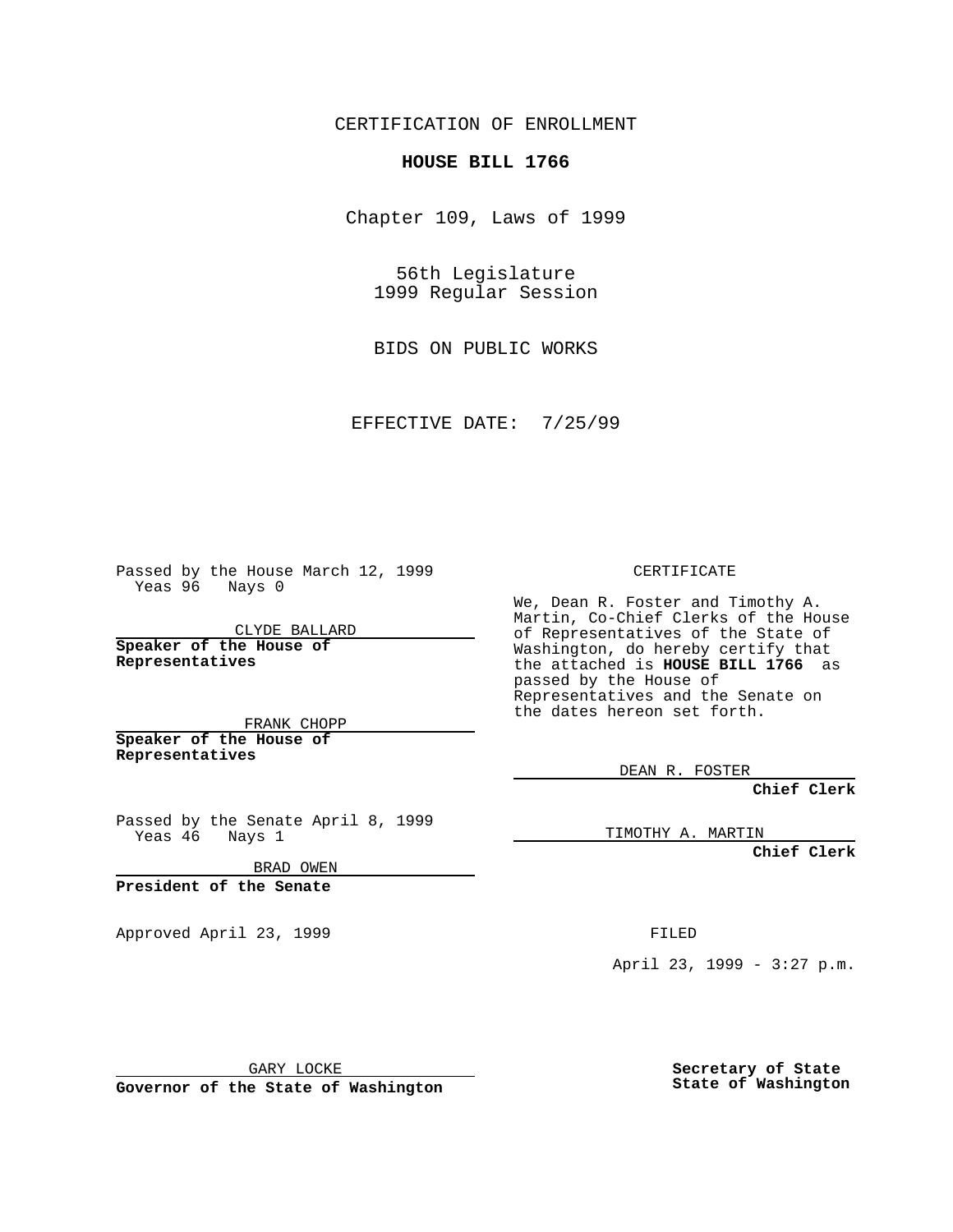Passed Legislature - 1999 Regular Session

## **State of Washington 56th Legislature 1999 Regular Session**

**By** Representatives Romero, McMorris, D. Schmidt, Dunshee, Miloscia, Conway, Campbell, Lambert and Haigh

Read first time 02/04/1999. Referred to Committee on State Government.

1 AN ACT Relating to bids on public works; and amending RCW 2 39.30.060.

3 BE IT ENACTED BY THE LEGISLATURE OF THE STATE OF WASHINGTON:

4 **Sec. 1.** RCW 39.30.060 and 1995 c 94 s 1 are each amended to read 5 as follows:

6 Every invitation to bid on a contract that is expected to cost ( $(i\text{in})$ 7 excess of)) one ((hundred thousand)) million dollars or more for the 8 construction, alteration, or repair of any public building or public 9 work of the state or a state agency or municipality as defined under 10 RCW 39.04.010( $(\tau)$ ) or an institution of higher education as defined 11 under RCW 28B.10.016((<del>, or a school district</del>)) shall require each 12 bidder to submit as part of the bid, or within one hour after the 13 published bid submittal time, the names of the subcontractors ((whose 14 subcontract amount is more than ten percent of the bid price)) with 15 whom the bidder, if awarded the contract, will subcontract for 16 performance of the work ((designated on the list to be submitted with 17 the bid)) of heating, ventilation and air conditioning, plumbing as 18 described in chapter 18.106 RCW, and electrical as described in chapter 19 19.28 RCW, or to name itself for the work. The bidder shall not list